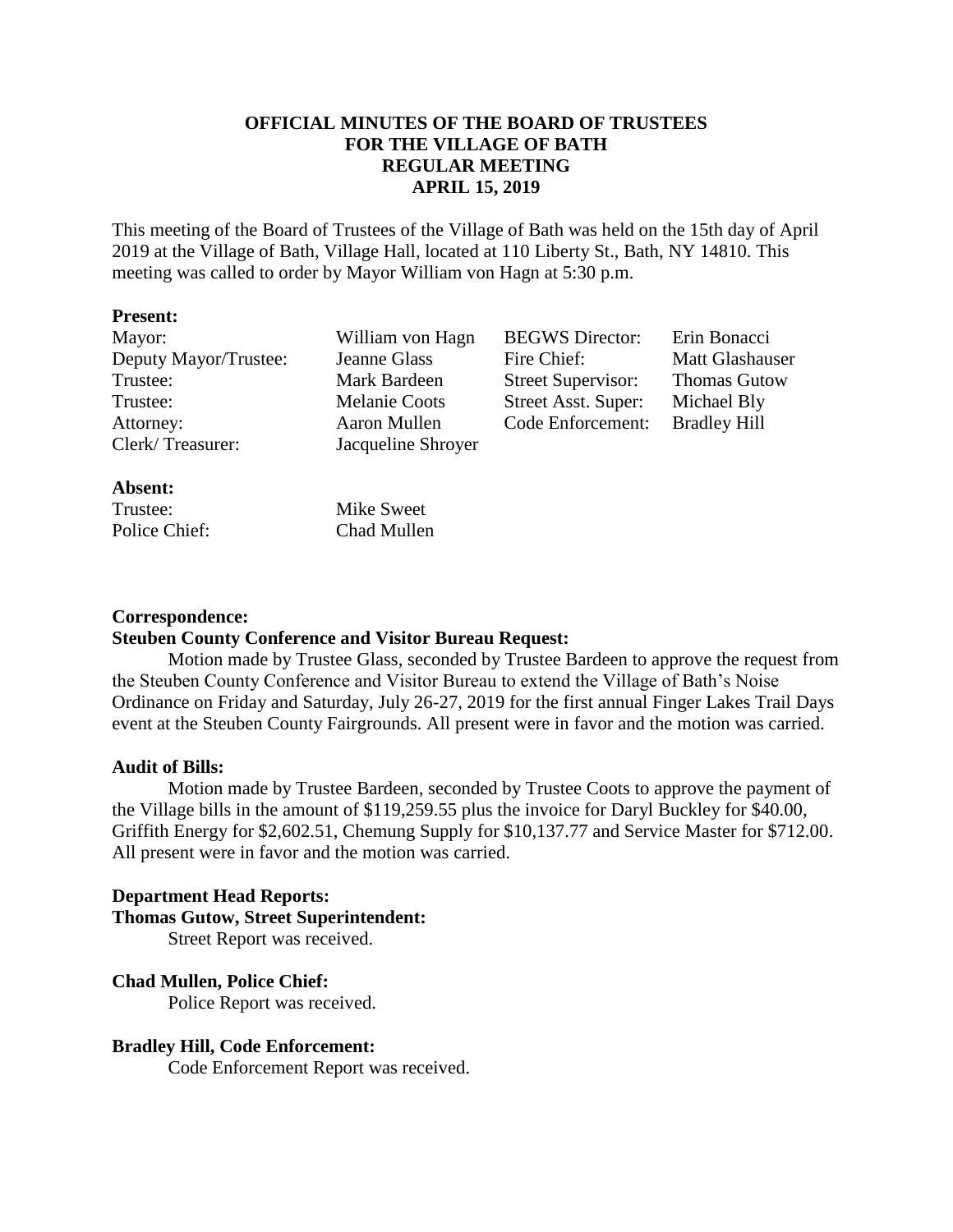## **Matthew Glashauser, Fire Chief:**

Fire Department Report was received.

# **Erin Bonacci, BEGWS Director:**

BEGWS Minutes were received.

## **Jacqueline Shroyer, Clerk/Treasurer Report:**

Clerk/Treasurer Report was received.

Motion made by Trustee Glass, seconded by Trustee Coots to approve the following budget modifications. All present were in favor and the motion was carried.

Budget Transfer for \$1,450.00 from A9015.8 Police and Fire Retirement to A3120.11 Police Dept – Personal Services Dispatch to cover Dispatcher.

Budget Transfer for \$1,000.00 from A3120.42 Police Dept – Gas & Oil to A3120.48 Police Dept – Repairs to cover deductible on insurance claim.

Budget Transfer for \$9,000.00 from A5142.1 Snow Removal – Personal Services to A5110.1 Street – Personal Services to cover personal services expense.

Budget Transfer for \$1,000.00 from A5110.4 Street Dept – Contractual to A8160.4 Compost – Contractual to cover grinding of compost.

Budget Amendment: Increase A3089 St. Aid – other - \$16,200.00 Increase A8560.4 Shade Tree- Contractual - \$16,200.00 To record shade tree grant from NYS

## **Committee Reports: Trustee Coots:**

## **Police Dept Stove:**

Motion made by Trustee Coots, seconded by Trustee Bardeen to receive the stove and oven and to have them pay to have the electric outlet installed. There was a discussion regarding the motion and Trustee Coots stated the police would pay for all expenses regarding the stove.

Motion made by Trustee Coots, seconded by Trustee Bardeen to modify the motion being dependent upon an MOU if there is any odors or objectable odors or hazards or complaints that the Village of Bath reserves the right to remove the stove/oven. Mayor von Hagn objects and the motion was carried three to one.

**New Business: Approve Bid on Police Truck:**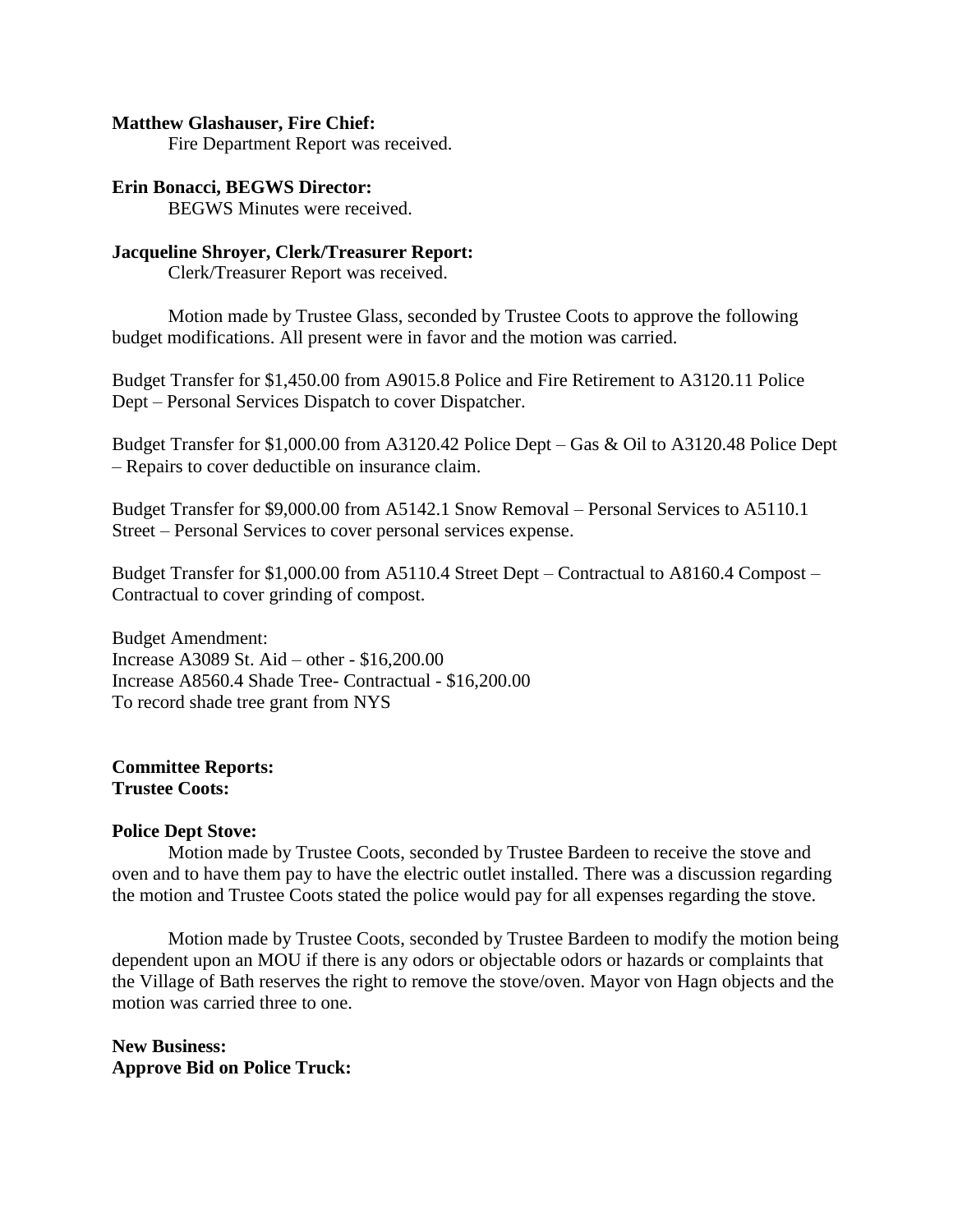Motion made by Trustee Coots, seconded by Trustee Bardeen to approve the bid on the police truck for \$38,535.14. All present were in favor and the motion was carried.

#### **Discussion on Bathroom Bids:**

Motion made by Trustee Bardeen, seconded by Trustee Glass to approve the bid from Keeney Construction for \$90,450 for the bathroom upgrades pending the review and approval of the specs from Hunt Engineers. All present were in favor and the motion was carried.

Motion made by Trustee Bardeen, seconded by Trustee Glass to approve the bid from Highland Masonry for \$28,800 for the Main Entrance masonry facade restoration pending the review and approval of the specs from Hunt Engineers. All present were in favor and the motion was carried.

#### **Steuben County – DWI Agreement:**

Motion made by Trustee Bardeen, seconded by Trustee Coots to approve the DWI agreement with Steuben County for 2019. All present were in favor and the motion was carried.

#### **Approve Part Time Records Clerk:**

Motion made by Trustee Glass, seconded by Trustee Coots to approve the hiring of Leslie Bowman for Part Time Records Clerk at \$13.00 per hour effective immediately. All present were in favor and the motion was carried.

#### **Adjourn Regular Meeting/Executive Session:**

Motion made by Trustee Glass, seconded by Trustee Coots to adjourn the regular meeting of the Board of Trustees of the Village of Bath at 6:28 p.m. to go into executive session for potential litigation and personnel issues. All present were in favor and the motion was carried.

#### **Return to Regular Session:**

Motion made by Trustee Coots, seconded by Trustee Bardeen to return to regular session at 6:56 p.m. All present were in favor and the motion was carried.

#### **Memorandum:**

Motion made by Trustee Glass, seconded by Trustee Bardeen to authorize the Mayor to sign a memo for the insurance buyout notices to the PBA. All present were in favor and the motion was carried.

#### **Adjourn Regular Meeting/Executive Session:**

Motion made by Trustee Glass, seconded by Trustee Coots to adjourn the regular meeting of the Board of Trustees of the Village of Bath at 7:02 p.m. to go into executive session for potential litigation related to a moratorium. All present were in favor and the motion was carried.

#### **Return to Regular Session:**

Motion made by Trustee Glass, seconded by Trustee Bardeen to return to regular session at 7:11 p.m. All present were in favor and the motion was carried.

## **Adjournment:**